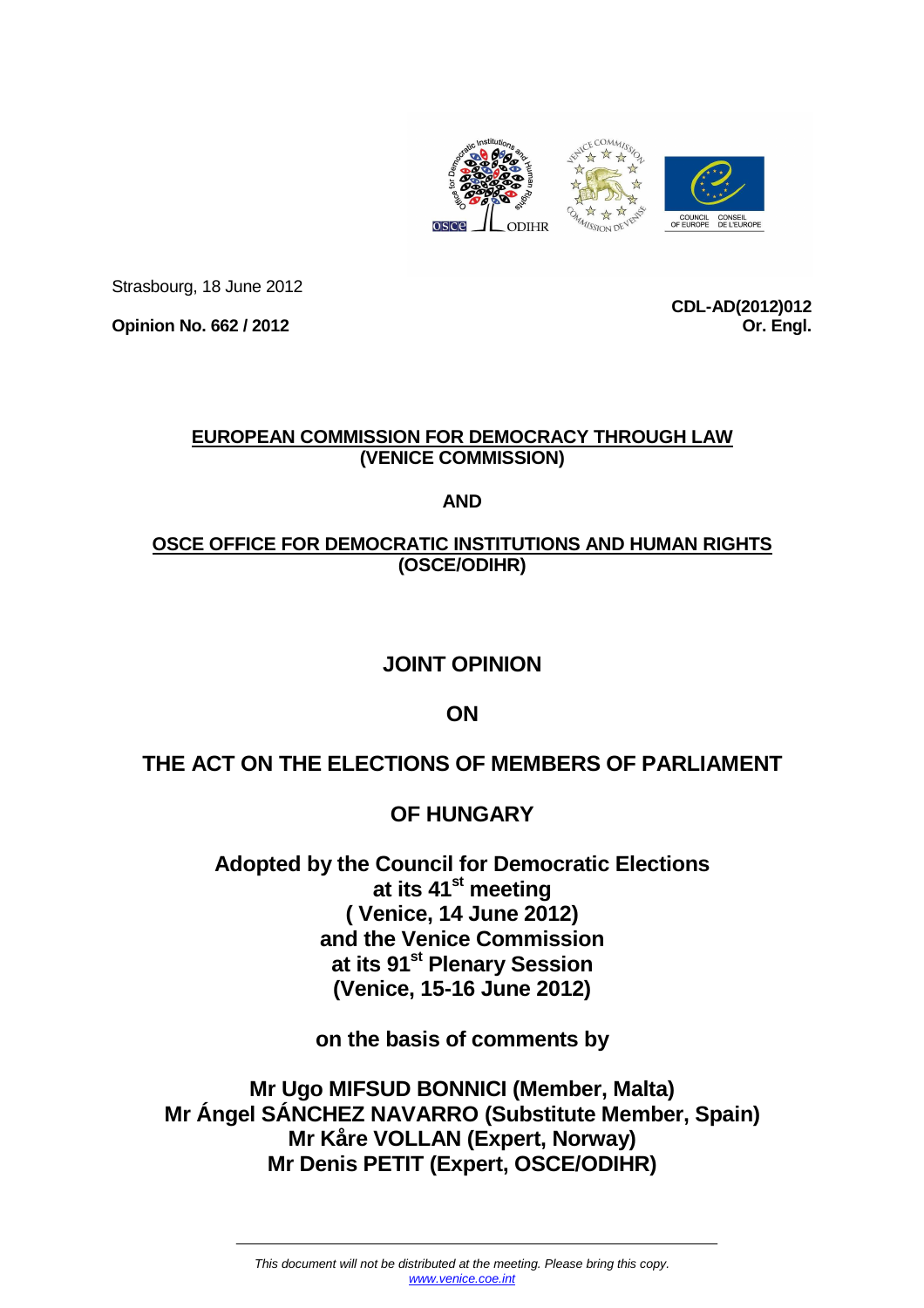# Table of contents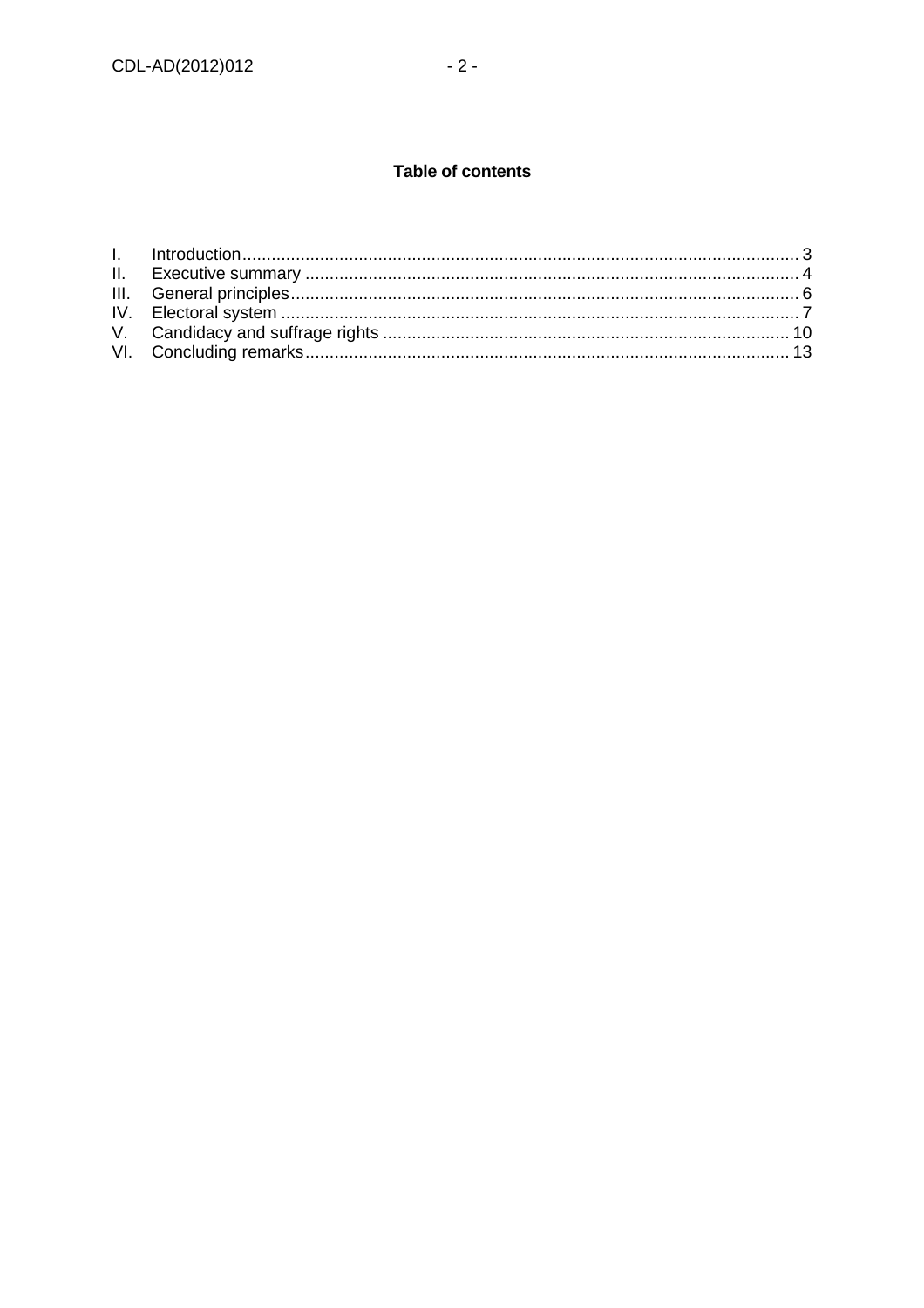## **I. Introduction**

1. On 20 January 2012, the Minister of Foreign Affairs of Hungary requested the European Commission for Democracy Through Law ("the Venice Commission") of the Council of Europe for an opinion on several pieces of legislation recently revised, notably Act CCIII on the Elections of Members of Parliament of Hungary (official translation into English received by diplomatic channels on 7 March 2012; CDL-REF(2012)003; hereafter "the new Elections Act"). Following this request, the Venice Commission and the OSCE Office for Democratic Institutions and Human Rights (OSCE/ODIHR) have prepared the present draft opinion on the Act.

2. The revision of the electoral legislation was part of a wider institutional reform. In this respect, a new constitution of Hungary was adopted on 25 April 2011 and several cardinal laws were also revised upon the initiative of the ruling majority, which retains the qualified two-thirds majority in the Parliament of Hungary. The new Elections Act was passed by Parliament on 23 December 2011 and came into force on 1 January 2012, replacing the 1989 Act on Elections of Members of Parliament. This Act will, however, only be applicable for the future parliamentary elections, i.e. starting from 2014.

3. The Venice Commission had previously prepared an opinion on the new constitution of Hungary.<sup>2</sup> That opinion had made reference to electoral issues, underlining that "matters such as the elections or the rules of procedure of the parliament are often laid down in cardinal acts" (par. 23). By adopting the new Elections Act as a cardinal law, this provision was complied with.

4. Comments in this opinion should be considered without prejudice to the new Electoral Procedures Act, which is expected to be revised in the near future.

5. This opinion is based on:

- An official translation of the Cardinal Act CCIII of Hungary on the Elections of Members of Parliament (CDL-REF(2012)003);
- The 2011 Fundamental Law of Hungary (CDL-REF(2011)019);
- The 1989 Act XXXIV on Elections of Members of Parliament:
- The 1997 Act C on Electoral Procedures;
- The 2011 Act CLXXIX on the Rights of Nationalities in Hungary (CDL-REF(2012)014); $^3$
- UN Human Rights Committee, International Covenant on Civil and Political Rights (1976),<sup>4</sup> General Comment no. 25 (1996);<sup>5</sup>
- The 1990 OSCE Copenhagen Document;
- Venice Commission, Opinion on the Constitution of Hungary (CDL-AD(2011)016);<sup>6</sup>
- Venice Commission, Code of Good Practice in Electoral Matters (CDL-AD(2002)023rev);<sup>7</sup>
- Venice Commission, Report on Electoral Systems Overview of available solutions and selection criteria (CDL-AD(2004)003);<sup>8</sup>

 $\overline{a}$ <sup>1</sup> Act CCIII on Elections of Members of Parliament of Hungary (CDL-REF(2012)003). Source: http://www.venice.coe.int/docs/2012/CDL-REF(2012)003-e.pdf.<br><sup>2</sup> Opinion on the new Constitution of Hungary, adopted by the Venice

Opinion on the new Constitution of Hungary, adopted by the Venice Commission at its  $87<sup>th</sup>$  plenary session (Venice, 17-18 June 2011; CDL-AD(2011)016).

Source: http://www.venice.coe.int/docs/2011/CDL-AD(2011)016-e.pdf.<br><sup>3</sup> Source: http://www.venice.coe.int/docs/2012/CDLBEE/2012)014.c.p

Source: http://www.venice.coe.int/docs/2012/CDL-REF(2012)014-e.pdf.

<sup>4</sup> Source: http://www2.ohchr.org/english/law/ccpr.htm.<br>Source: http://www.unhcr.org/refworld/docid/453883fc22.html.

<sup>&</sup>lt;sup>5</sup> Source: http://www.unhcr.org/refworld/docid/453883fc22.html.<br><sup>6</sup> Opinion adopted by the Venice Commission at its 87<sup>th</sup> plenary session (Venice, 17-18 June 2011).

Source: http://www.venice.coe.int/docs/2011/CDL-AD(2011)016-e.pdf.<br><sup>7</sup> Cade adopted by the Venice Commission at its 52<sup>nd</sup> planery assaisn (

Code adopted by the Venice Commission at its 52<sup>nd</sup> plenary session (Venice, 18-19 October 2002). Source: http://www.venice.coe.int/docs/2002/CDL-AD(2002)023rev-e.pdf.<br><sup>8</sup> Benert edented by the Venice Commission at its 57<sup>th</sup> planery essaien (V

Report adopted by the Venice Commission at its 57<sup>th</sup> plenary session (Venice, 12-13 December 2003).

Source: http://www.venice.coe.int/docs/2004/CDL-AD(2004)003-e.pdf.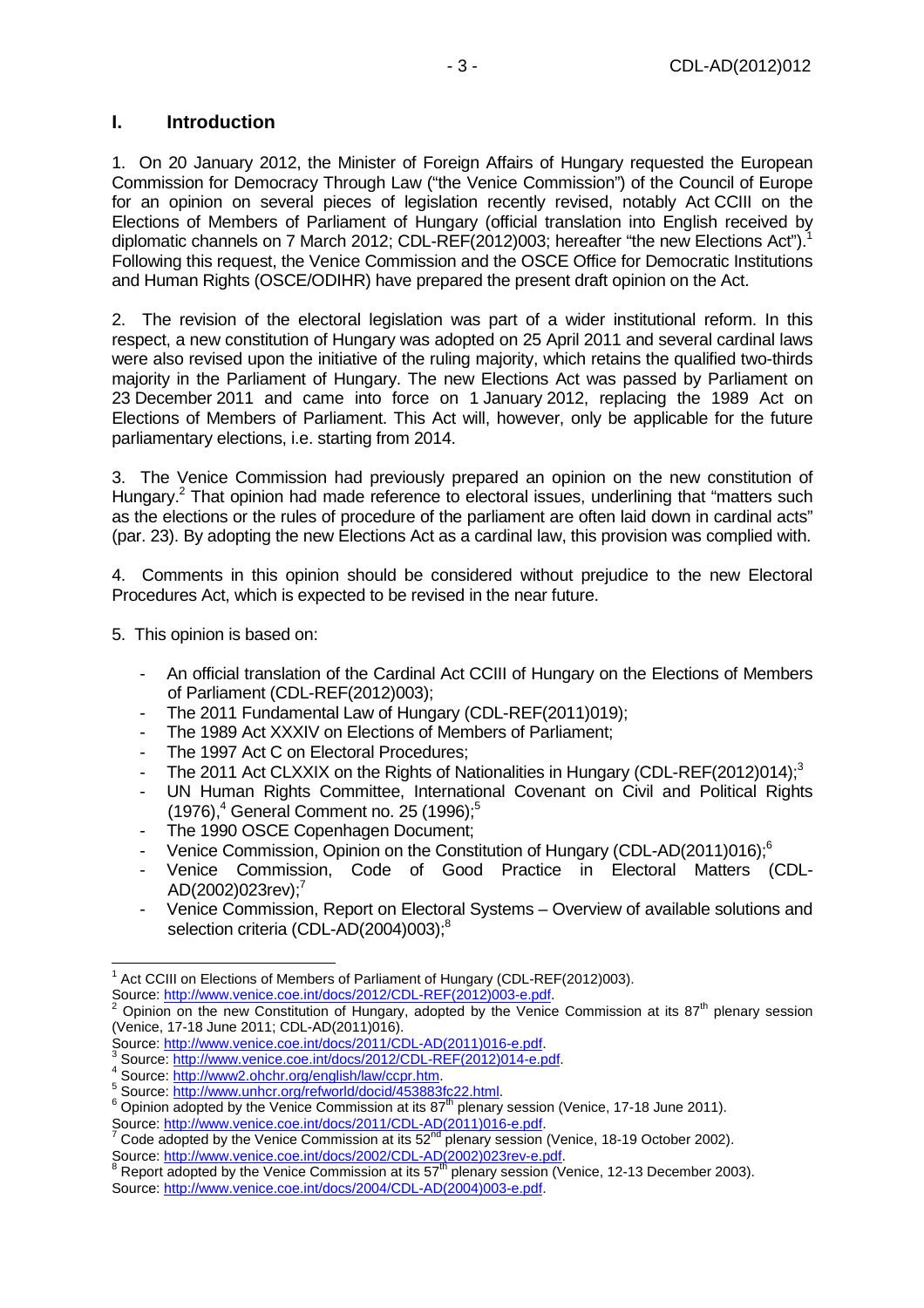- OSCE/ODIHR Election Assessment Mission Report on the 11 April 2010 parliamentary elections (Warsaw, 9 August 2010).<sup>9</sup>

6. On 24-25 May 2012, the Venice Commission and the OSCE/ODIHR conducted a joint expert visit to Budapest in light of the preparation of this opinion. Meetings were held with the president of the Constitutional Court, the president of the National Election Commission, the Deputy State Secretary for Territorial Public Administration and Elections, representatives of political parties and of the civil society. The information and views shared with the experts during and after the visit have been taken into consideration in this opinion.

7. The present Joint Opinion was adopted by the Council for Democratic Elections at its 41<sup>st</sup> meeting (Venice, 14 June 2012) and by the Venice Commission at its  $90<sup>th</sup>$  Plenary Session (Venice, 15-16 June 2012).

# **II. Executive summary**

8. The new Elections Act adopted in 2011 for electing members of parliament will apply to the next parliamentary elections, scheduled for 2014. Two laws regulate the elections of members of parliament: the new Elections Act, which supersedes the 1989 Act on the Elections of Members of Parliament, and the Act on Electoral Procedures of 1997 (amended in 2007 and 2009), still in force.<sup>10</sup>

9. The new Elections Act contains 26 articles. It defines the electoral system and provides rules on the delimitation of the constituencies, including two annexes that define their actual delimitation. The Act also contains provisions on candidacy rights, on the determination of election results, on by-elections, and other miscellaneous provisions. With this new Elections Act, the Hungarian Parliament retains a mixed electoral system, but has modified the formula for the allocation of seats. It also introduced some important changes, *inter alia*, a significant reduction in the number of seats in Parliament, introduction of the right to vote for Hungarian citizens residing abroad, and specific arrangements for national minorities.

10. Among the new elements of the new Elections Act which are discussed in this opinion are the followings:

Developments which are neutral with respect to international standards:

- A one-round system instead of the two-round system, previously used for allocation of seats under the majoritarian part of the electoral system;
- A reduced number of seats in Parliament;
- A change in the rules for candidate registration; and
- Extending the right to vote to Hungarian citizens living abroad (i.e. without a permanent residence in Hungary).

Positive changes in the Act, in line with international standards and good practice, that may improve the administration of elections include:

- As required by the Constitutional Court, electoral constituencies are less unequal than previously, when the differences violated the constitutional principles; and
- Specific arrangements in the new Elections Act for improving the representation of the national minorities in Parliament.

<sup>&</sup>lt;sup>9</sup><br>Source: <u>http://www.osce.org/odihr/elections/71075</u>

<sup>10</sup> According to Article 26(d) of the new Elections Act, only Article 160 of the Act on Electoral Procedures is repealed as a result of the coming into force of the new Elections Act, but necessary amendments to bring it in line with the new Elections act have been announced.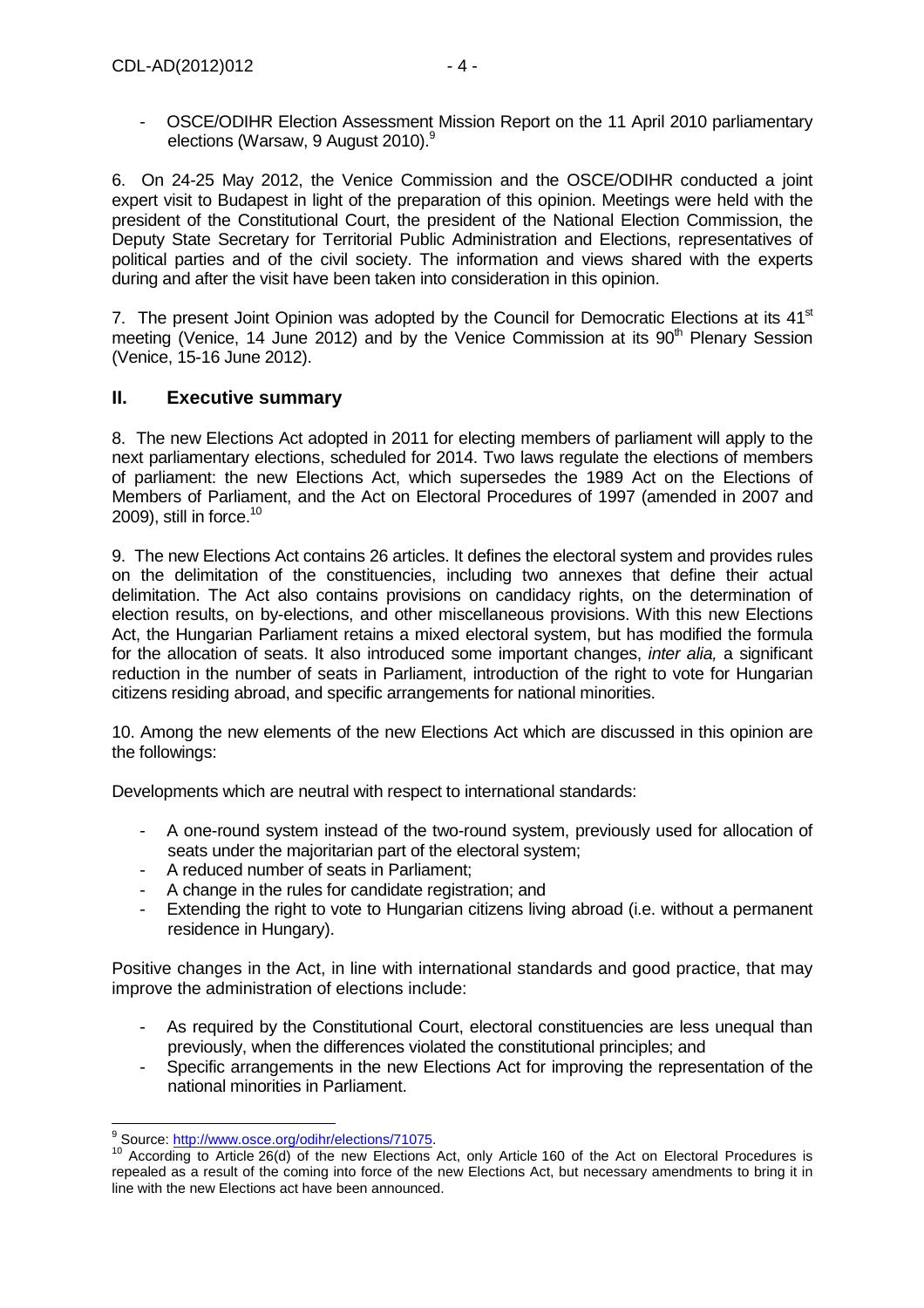11. Based on these new and some other elements in the new Elections Act, the Venice Commission and the OSCE/ODIHR make the following key recommendations:

- Concrete constituency delimitations should not be written into a cardinal law that requires a two-thirds majority (Part III); rather the process and the formula of how to delimitate should be regulated by such law;
- Any fundamental changes, such as those to the electoral system, the determination of electoral boundaries and the method of allocating seats should be done on the basis of a broad and inclusive discussion, including various political points of view. Such a broad public consultation encourages public trust and confidence in an electoral process (Part IV);
- The law should more clearly define the method of allocation of seats to constituencies (Part IV) and, in particular:
	- o The law should define the method for distributing single-mandate electoral constituencies to the administrative counties, including the city of Budapest;
	- o The law should define the maximum admissible variation among electoral constituencies within a county, limited to a maximum deviation of ten per cent from the county average;
	- o The law should establish an independent commission, composed of for example a geographer, a sociologist and a balanced representation of the parties and, where relevant, representatives of national minorities, to be charged with drawing electoral constituencies' boundaries: 11
	- o The law should define a periodic review of the distribution of seats, at least every 10 years and preferably more frequently, outside electoral periods, not waiting for a 20 per cent limit to be crossed, as defined in the current Elections Act;<sup>12</sup>
- As voters have the right to choose between registering to vote for normal party lists or national minority lists when they register for each election, the law should allow such a registration in a reasonably short timeframe before election day. This would ensure that all voters have sufficient information to make an informed choice. However, it would be preferable to give to the voters from national minorities the possibility of choice on election day between nationality lists and party lists (Part V).

12. The Venice Commission and the OSCE/ODIHR also make the following recommendations regarding the Electoral Procedures Act which is expected to be revised further:

- Electoral procedures should ensure the principle of secrecy of the vote in accordance with the Elections Act (Part III); in particular, a requirement that polling booths should be used in the case of every vote cast should be introduced;
- The law should in its procedures for collecting nomination coupons for the registration of candidates ensure sufficient deadlines for all potential candidates to take part (Part V);
- The law should provide more details regarding the process of voting abroad, in particular the registration process (Part V);

13. The Venice Commission and the OSCE/ODIHR regret that new legal provisions on fundamental aspects of the electoral process, such as the choice of the electoral system and of the method of distribution of seats or the delimitation of electoral constituencies, were not broadly discussed among all the relevant stakeholders. As reported during the Venice Commission and the OSCE/ODIHR visit, within parliament, the majority parties chose to follow a procedure of personal proposal for amendments instead of a government proposal, which resulted in a less transparent process, thus weakening confidence in the system. The Venice Commission and the OSCE/ODIHR recommend that any future changes, including to the

  $11$  See in this respect the Venice Commission's Code of Good Practice in Electoral Matters, I. 2.2 vii.

 $12$  *Id., I.* 2.2 v.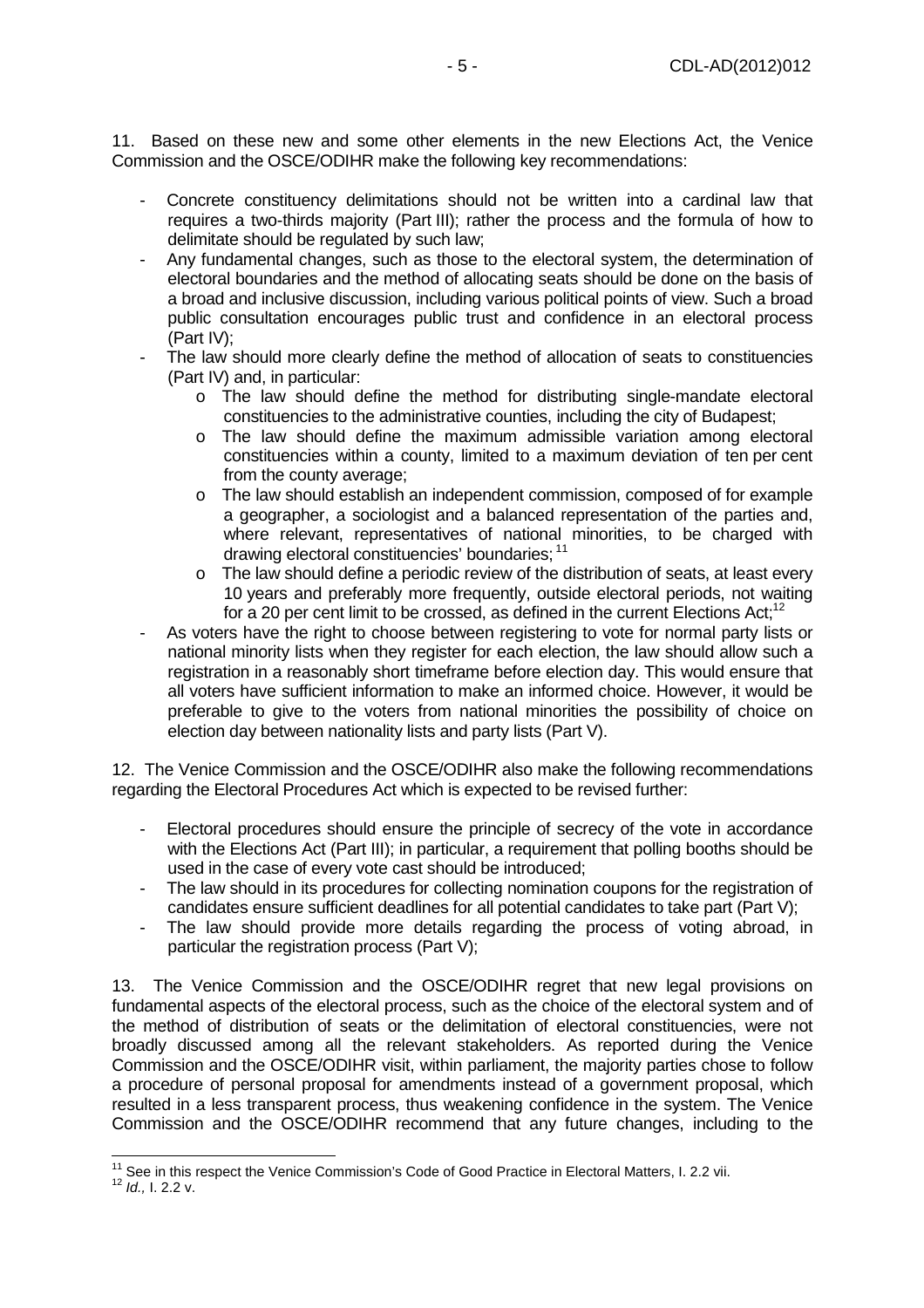Electoral Procedures Act that is anticipated to be reviewed, be carried out following a broad consultation with the aim of reaching political consensus in an open, transparent and inclusive process within parliament.

14. The Venice Commission and the OSCE/ODIHR stand ready to provide assistance to the authorities in their efforts to improve the legal framework for elections and bring it more closely in line with OSCE commitments and Council of Europe standards. Equally, it must be emphasised that full and effective implementation of the law is necessary to ensure elections are administered in line with international standards.

# **III. General principles**

## Cardinal laws

15. This electoral reform should be examined in conjunction with the constitutional reform that resulted in the adoption of a new constitution on 18 April 2011, which came into force on 1 January 2012. This new constitution was assessed by the Venice Commission.<sup>13</sup>

16. For its implementation, the new constitution requires the adoption of an unusually high number of cardinal laws, i.e. laws must be adopted by a two-thirds majority of the members of parliament present and voting.<sup>14</sup> In its opinion, the Venice Commission underlined that rules which are regulated by cardinal laws, i.e. laws requiring a qualified majority of two-thirds of the members of parliament, should only concern fundamental principles.<sup>15</sup> As noted by the Venice Commission in that opinion, "[w]hen not only the fundamental principles but also very specific and "detailed rules" on certain issues will be enacted in cardinal laws, the principle of democracy itself is at risk." This recommendation is particularly relevant regarding the new Elections Act,<sup>16</sup> which annexes full descriptions of the delimitation of constituencies.

17. It is welcomed that the fundamental elements of the electoral legislation are regulated by a cardinal law, therefore providing for its stability and broader consensus. While it is advisable that the rules governing the constituencies' delimitation are included in a cardinal law, particularly the distribution formula, the inclusion of a detailed list of constituencies in the cardinal law undermines an efficient method of updating the constituencies in respect of the principle of equality of voting rights, as it requires a qualified majority.

18. **Therefore, the Venice Commission and the OSCE/ODIHR recommend to review the existing provisions for determining constituency boundaries<sup>17</sup> through cardinal laws by adding the mathematical formula and establishing an independent commission to draw the boundaries in the new Elections Act, as well as by removing the actual list of constituencies from the annex to the new Elections Act.**

### Secrecy of the vote

19. The fundamental principle of secrecy of the vote is guaranteed by both the new constitution<sup>18</sup> and the new Elections Act in its Article 2(1), which stipulates that "[t]he exercise of suffrage shall be based on the free determination of voters." This latter provision is not problematic as such. However, Article 68(1) of the current Electoral Procedures Act stipulates

  $13$  See Opinion on the new Constitution of Hungary (CDL-AD(2011)016).

<sup>&</sup>lt;sup>14</sup> Article  $T(4)$  of the constitution.

<sup>15</sup> Opinion on the new Constitution of Hungary (CDL-AD(2011)016), see Part II A, par. 22-27.

<sup>&</sup>lt;sup>16</sup> Despite the fact that the previous Elections Act was already subject to a two-thirds majority requirement in the 1949 constitution (Article 71(3)).

See for more details the chapter on the electoral system, sub-item on the delimitation of electoral constituencies.

 $\beta$  Article 2(1) concerning the election of members of parliament.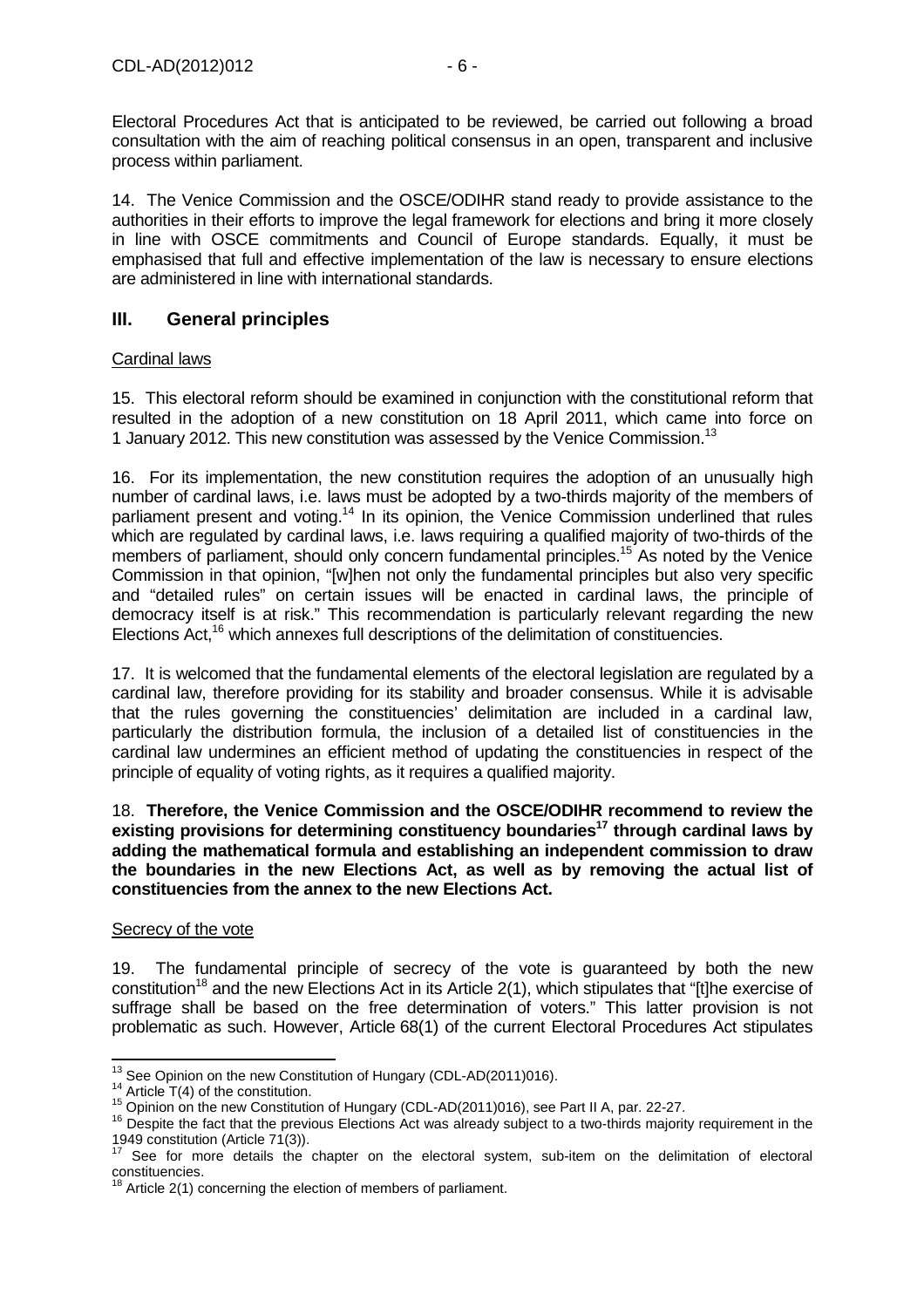that "[t]here are polling booths at the voters' disposal for filling in the ballot paper" and that "[v]oters may not be obliged to use the polling booth." This seems to contradict Article 2(1) of the new constitution, OSCE commitments, and other international standards for democratic elections that provides that votes must be cast by secret ballot. With reference to the OSCE/ODIHR Election Assessment Mission Report of 2010, **provisions of the revised Electoral Procedures Act should ensure the secrecy of the vote.** 

## **IV. Electoral system**

#### Number of seats in parliament

20. The number of members of parliament has been significantly reduced from 386 to 199. There are no international standards which recommend any particular ratio of parliamentary seats to the size of population.

#### Parliamentary electoral system

21. The Venice Commission and the OSCE/ODIHR do not recommend any specific electoral system. Similarly, there are no international standards recommending a specific method or degree of proportionality regarding the distribution of seats. The States enjoy a broad margin of appreciation as these choices are political decisions.

22. Although international standards do not impose any specific model of electoral system, the process of revision of such a fundamental element of an electoral legislation, as well as the methods of allocation of the seats should be scrutinised in order to assess the inclusiveness of the process and the fairness of the system. Below, the Venice Commission and the OSCE/ODIHR offer general observations on the electoral system.

23. The old electoral system, used from 1989 to 2010, was a mixed system with three tiers and combined two choices (one for the majoritarian and one for the proportional part). The 386 seats were distributed as follows:

- 176 seats in single-member constituencies elected in a two-round system;
- 152 seats in multi-member constituencies<sup>19</sup> through a proportional system with political parties' lists (or coalitions' lists; with a required threshold of 5 per cent for winning seats); and
- 58 seats distributed based on unused votes from the two previous tiers.

24. With the old electoral system, 45.6 per cent of the seats were allocated under the majoritarian part and 54.4 per cent of the seats under the proportional system.

25. The new electoral system, which will first apply to the 2014 parliamentary elections, maintains a mixed system but with two tiers. All 199 seats are distributed in the following manner (still maintaining two choices, one for the majoritarian and one for the proportional election): 20

- 106 seats in single-member constituencies elected in a one-round system; and
- 93 seats through a nationwide, proportional system (national lists with 5 per cent threshold for winning seats, as before or nationality lists with a lower requirement) added to a compensatory system trying to cater for 'unused' ballots.<sup>21</sup>

  $19$  There were in total 20 multi-member constituencies with seats varying from 4 to 28 seats.

<sup>20</sup> Article 3 of the new Elections Act.

<sup>&</sup>lt;sup>21</sup> Compensation votes in any individual constituency include: a) votes for any candidate who failed to win a mandate, and b) the number of votes remaining after deducting the number of votes for the runner-up candidate plus one from the number of votes for the candidate who won a mandate.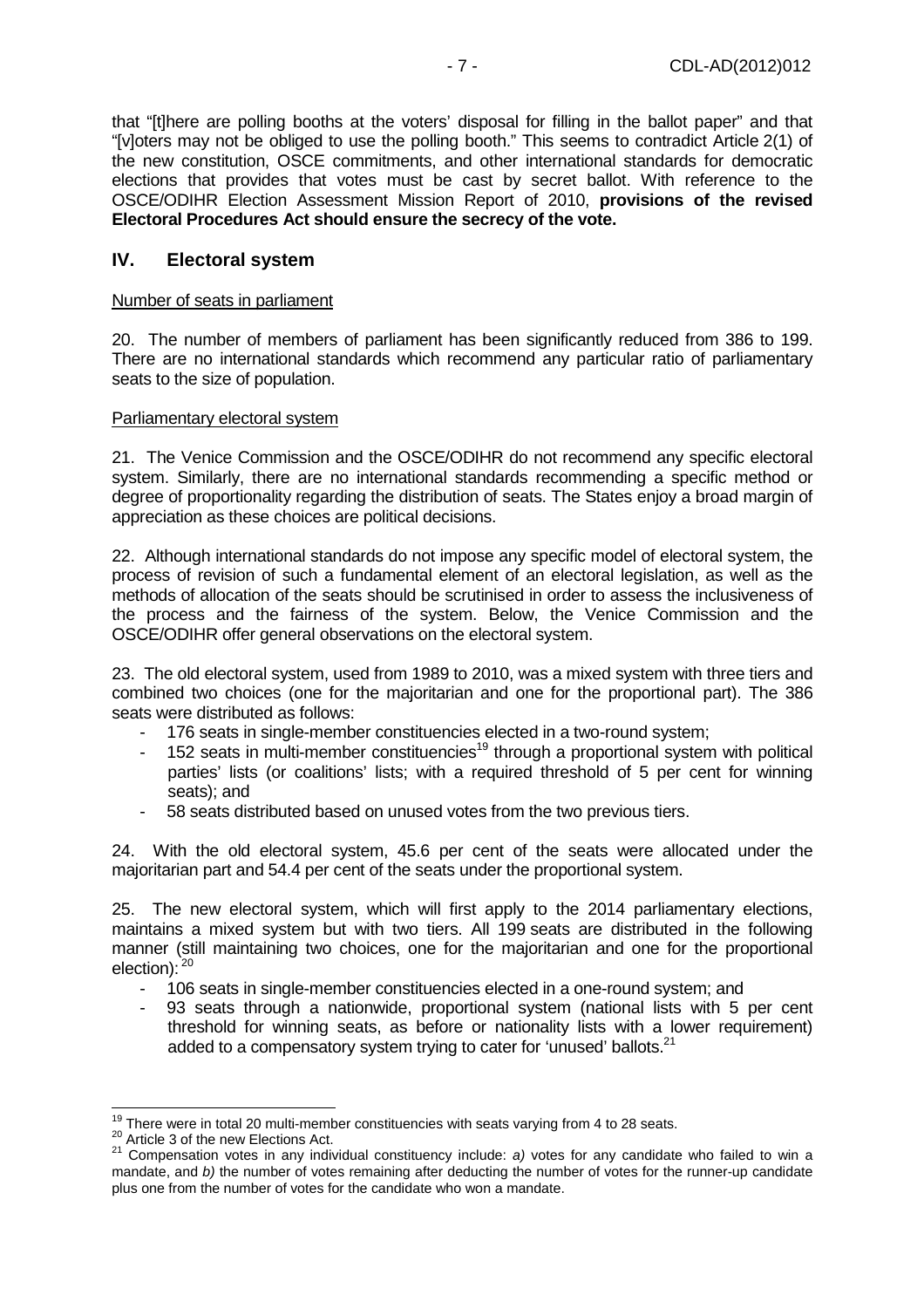The Elections Act states in Article 14 that a joint party list that does not reach a ten per cent threshold, or a fifteen per cent threshold for a joint party list of more than two political parties, are not allocated mandates in parliament. These thresholds appear high compared to those generally observed and recommended in the European context.

26. With the new electoral system, 53.3 per cent of the seats are allocated under the majoritarian part and 46.7 per cent of the seats under the proportional part of the system.

27. The new electoral system does not lead to a high degree of proportionality in the results, despite the compensatory seats (and is less proportional than the old one). The second tier adds votes cast for the national lists to the unused votes from the single-member constituencies.

28. By combining unused ballots and the results of the proportional ballots, the results can produce unintended random effects, i.e. not necessarily a desired degree of proportionality in results or compensation for disproportional results. In more typical mixed electoral systems, one of the two following methods are used: in the first, the two ballots are calculated independently of each other (the parallel system or the semi-proportional system); or the proportional ballot is the basis for distributing compensatory seats in order to achieve a full proportionality in parliament (mixed-member proportional). With the chosen system, it could theoretically happen that a political party wins a majority of the single-member constituencies and of the votes in the proportional race (second tier) but does not win the largest share of the seats. There is, however, a higher risk that a party winning a majority of seats in single-member constituencies gets a majority of seats in parliament even if the party is not the largest one nationwide. Such effects may, however, also arise with other electoral systems.

29. In view of the electoral reform, the parliament instituted a Sub-Committee in charge of preparing the reform. The Sub-Committee met a number of times without reaching an agreement. As reported during the Venice Commission and the OSCE/ODIHR visit, within parliament, the majority parties chose to follow a procedure of personal proposal for amendments instead of a government proposal, which resulted in a less transparent process. These proposals were finally adopted without much further discussion.

30. It is important that methods of allocation of seats and any other fundamental elements of the electoral legislation are determined by a broad political consensus. A broad public consultation and acceptance of the election legislation encourages public trust and confidence in the electoral process. **Therefore, the Venice Commission and the OSCE/ODIHR recommend any changes to the electoral systems are part of open cross-party consultations.**

### Delimitation of electoral constituencies

31. Following the reduced number of seats in parliament, the redrawing of the single-mandate electoral constituencies was necessary. But redrawing of electoral constituencies was essential even before the electoral reform, as underlined by the Constitutional Court of Hungary in 2005 and 2010<sup>22</sup> and by the OSCE/ODIHR Election Assessment Mission Report on the 11 April 2010

  $^{22}$  In this Decision 22/2005 – VI. 17 (dated 14 June 2005), the Constitutional Court of Hungary underlined that "through an omission of its legislative duty, the parliament has caused an unconstitutional situation by not fully providing the statutory conditions securing the enforcement of the requirements resulting from the principle of equal voting rights enshrined in Article 71(1) of the Constitution" and "call[ed] upon the parliament to comply with its legislative duty…by 30 June 2007." The Constitutional Court has ruled again in December 2010 that the prevailing district structure was unconstitutional (Decision 193/2010 – XII. 8). Source: http://www.mkab.hu/.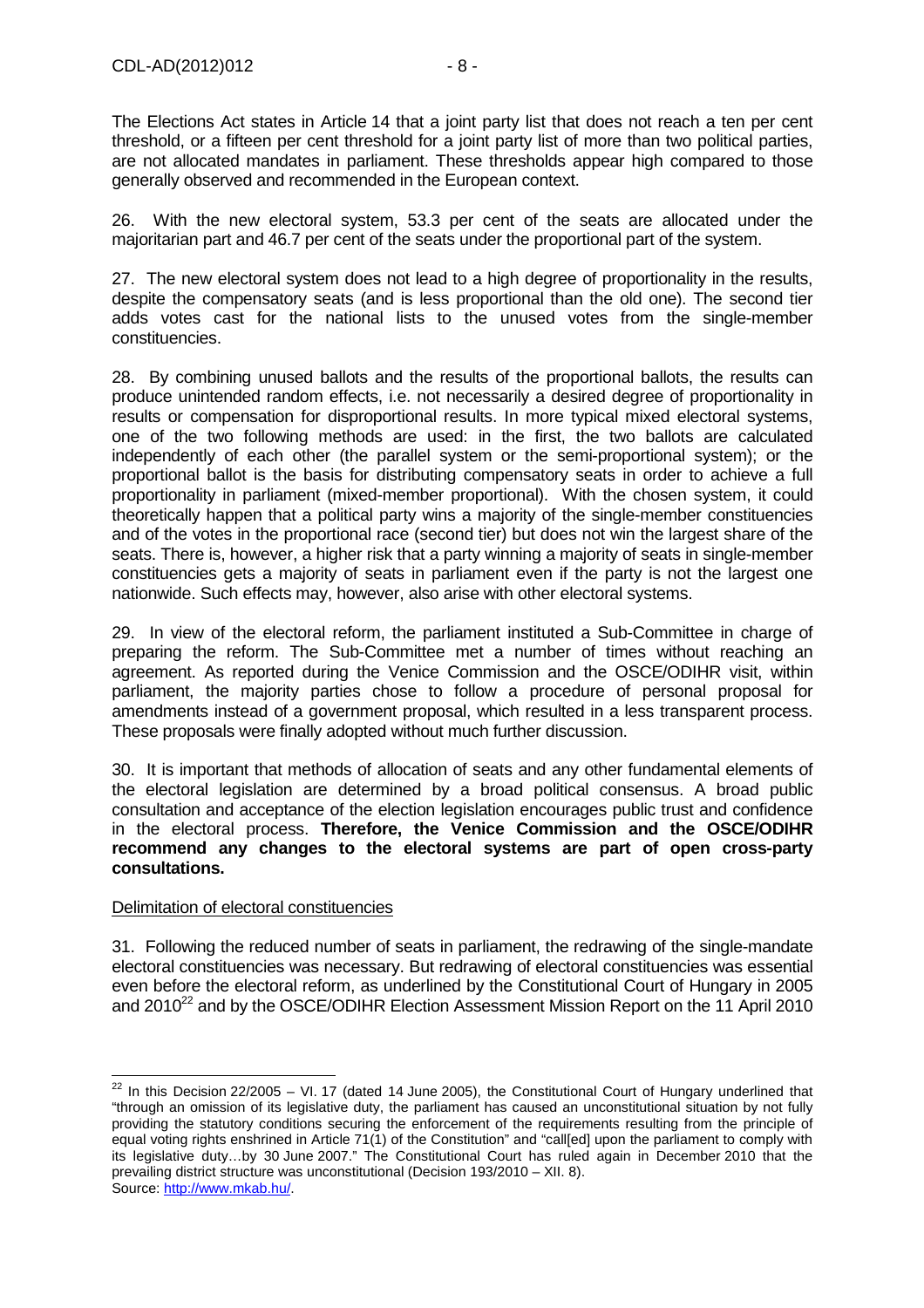parliamentary elections, $^{23}$  which drew attention to significant deviations in the sizes of constituencies during the 2010 parliamentary elections, in contradiction with the fundamental principle of equality.<sup>24</sup>

32. In a positive development, Article 4(4) of the new Elections Act now stipulates that the average deviation in number of registered voters must not exceed 15 per cent countrywide.<sup>25</sup> The same provision also stipulates that the deviation can be of more than 15 per cent if justified by "geographical, ethnic, historical, religious and other local characteristics," provided that it does not exceed 20 per cent; otherwise, the parliament has to amend the relevant annexes of the new Elections Act.

33. The electoral constituencies are linked to the size (in terms of voters) of the administrative counties, which remain unchanged, and have to be contiguous, i.e. that they cannot cross the counties' boundaries. The constituencies have to be revised when the administrative counties are changed and when the deviation between constituencies is too high. $^{26}$  Instead of including a list of constituencies as an annex to the law, the new Elections Act should rather specify the mathematical formula to be used in determining the number of constituencies per county.

34. Moreover, the delimitation of electoral constituencies should be reached by an inclusive political consensus and well in advance of elections. The Venice Commission's Code of Good Practice in Electoral Matters recommends that "[t]he fundamental elements of electoral law, in particular the electoral system proper, membership of electoral commissions and the drawing of constituency boundaries, should not be open to amendment less than one year before an election…".<sup>2</sup>

35. Furthermore, despite the constraint not to cross the administrative counties and their inherent differences in size, there is no justification to deviate by more than 10 per cent between single-mandate constituencies within a county.<sup>28</sup>

Source: http://www.venice.coe.int/docs/2005/CDL-AD(2005)043-e.pdf.

  $^{23}$  OSCE/ODIHR Election Assessment Mission Report on the last parliamentary elections of 11 April 2010, part V. B, page 6. Source: http://www.osce.org/odihr/elections/71075

See in this respect the Universal Declaration of Human Rights, Article 21(3); the United Nations International Covenant on Civil and Political Rights, Article 25(b); the 1990 Copenhagen Document, paragraph 7.3.

See also General Comment 25 (1996) of the UN Human Rights Committee to Article 25 of the International Covenant on Civil and Political Rights, paragraph 21: "The principle of one person, one vote must apply, and within the framework of each State's electoral system, the vote of one elector should be equal to the vote of another. The drawing of electoral boundaries and the method of allocating votes should not distort the distribution of voters or discriminate against any group and should not exclude or restrict unreasonably the right of citizens to choose their representatives freely."

See also the Venice Commission's Code of Good Practice in Electoral Matters, I. 2.2: "Equal voting power: seats must be evenly distributed between the constituencies. […]

ii. It entails a clear and balanced distribution of seats among constituencies on the basis of one of the following allocation criteria: population, number of resident nationals (including minors), number of registered voters, and possibly the number of people actually voting. An appropriate combination of these criteria may be envisaged.

iii. The geographical criterion and administrative, or possibly even historical, boundaries may be taken into consideration."

See also the 1994 Declaration on Criteria for Free and Fair Elections of the Inter-Parliamentary Union, article 2(6): "Every voter is entitled to exercise his or her right equally with others and to have his or her vote accorded equivalent weight to that of others." Source: http://www.ipu.org/cnl-e/154-free.htm.

 $25$  This has also been declared unconstitutional by the Constitutional Court.

 $26$  Article 4(9) of the new Elections Act.

 $27$  Article 4(6) of the new Elections Act underlines that the Annex 2 cannot be amended in the year preceding the parliamentary elections (the next ones being scheduled in 2014), which is in accordance with the Venice Commission's Code of Good Practice in Electoral Matters, II. 2. b. It is also in accordance with its Interpretative Declaration on the Stability of the Electoral Law, adopted by the Council for Democratic Elections at its 15<sup>th</sup> meeting (Venice, 15 December 2005) and the Venice Commission at its 65<sup>th</sup> plenary session (Venice, 16-17 December 2005; CDL-AD(2005)043); II. 2 b.

<sup>&</sup>lt;sup>28</sup> Venice Commission's Code of Good Practice in Electoral Matters, I. 2.2 iv.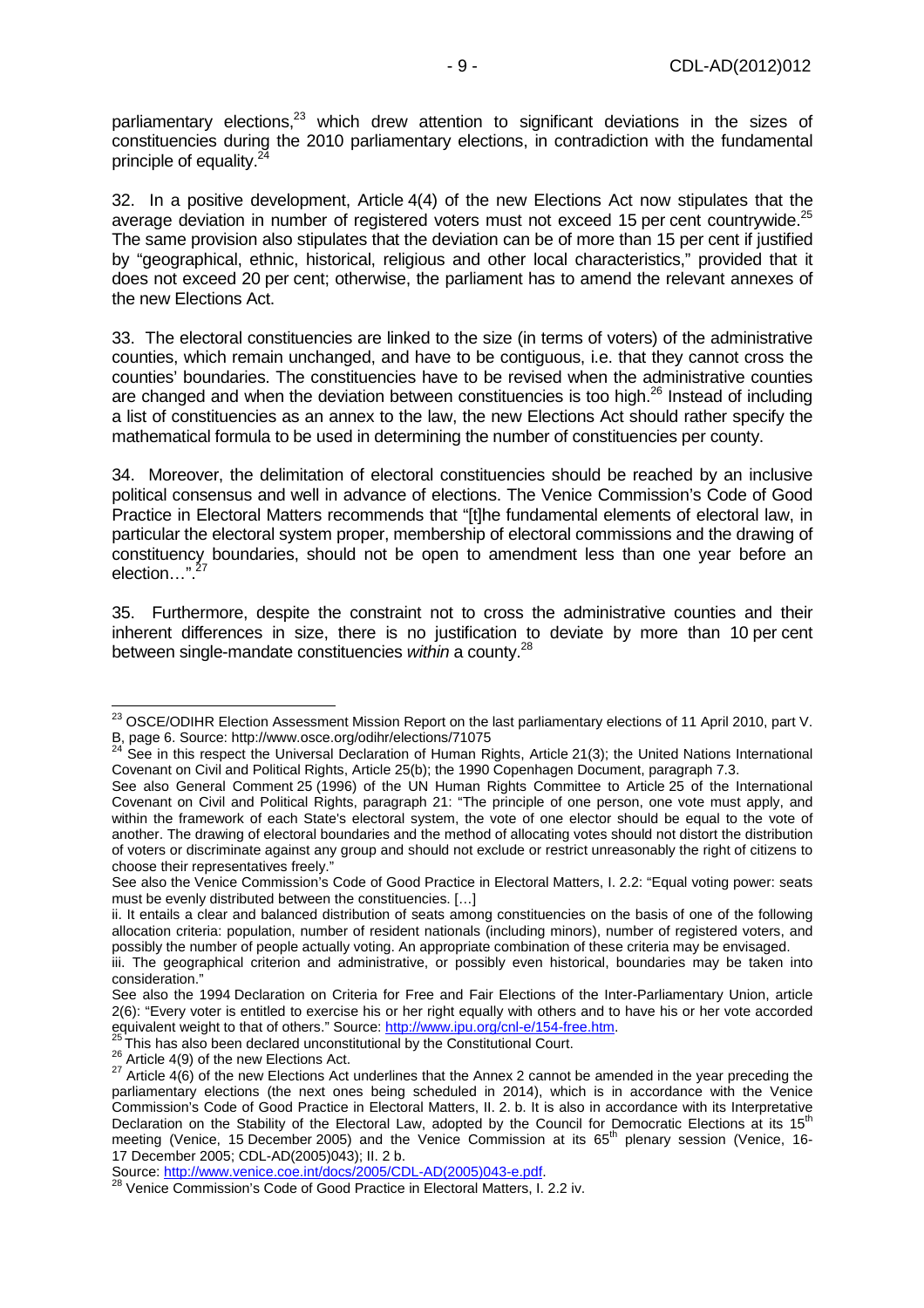36. The delimitation of constituencies has to be done in a transparent and professional manner through an impartial and non-partisan process, i.e. avoiding short-term political objectives (gerrymandering). In order to respond to these aims of ensuring more public confidence in the electoral process, **the Venice Commission and the OSCE/ODIHR recommend the following improvements in the law:** 

- **To define in the law the distribution method for distributing the single-mandate electoral constituencies among the administrative counties, including the city of Budapest;**
- **To define in the law the maximum admissible variation between electoral constituencies within a county to a maximum of 10 per cent from the country average;<sup>29</sup>**
- **To establish by law an independent ad hoc or permanent commission in charge of drawing the electoral constituencies' boundaries; "this committee should preferably include a geographer, a sociologist and a balanced representation of the parties and, if necessary, representatives of national minorities,"<sup>30</sup>**
- **To define in law a clear, periodical review of the distribution of seats, at least every 10 years, preferably more frequently and outside electoral periods, not waiting for a 20 per cent limit to be crossed, as defined in the current Elections Act.<sup>31</sup>**

# **V. Candidacy and suffrage rights**

Restrictions on the rights to vote and stand for elections for those convicted and for persons with mental disability

37. The grounds for denying suffrage rights to citizens have to be objective and reasonable and must be prescribed by law.<sup>32</sup> Such restrictions, only justified by pursuit of a legitimate aim, are stipulated in Article XXIII (6) of the new constitution, complemented by Article 26 of the transitional provisions. Similar provisions are included in Article  $2(3)$  of the new Elections Act.<sup>33</sup> Article 26 of the transitional provisions is not very clear in scope and might affect suffrage rights, in particular with respect to convicted persons and persons under guardianship. $34$  These provisions should, therefore, be clarified.<sup>35</sup>

  $^{29}$  As in accordance with the Venice Commission's Code of Good Practice in Electoral Matters, I. 2.2 iv.

Additionally, the UN Human Rights Committee emphasised in its General Comment 25 (1996) to Article 25 of the International Covenant on Civil and Political Rights that "within the framework of each State's electoral system, the vote of one elector should be equal to the vote of another. The drawing of electoral boundaries and the method of allocating votes should not distort the distribution of voters or discriminate against any group, and should not exclude or restrict unreasonably the right of citizens to choose their representatives freely." 30 See in this respect the Venice Commission's Code of Good Practice in Electoral Matters, I. 2.2 vii.

 $31$  *Id., I.* 2.2 v.

<sup>&</sup>lt;sup>32</sup> General Comment 25 (1996) of the UN Human Rights Committee to Article 25 of the International Covenant on Civil and Political Rights, paragraph 14. See also the Code of Good Practice in Electoral Matters, I. 1.1.

 $33$  Article 2(3) of the new Elections Act stipulates that "a person serving imprisonment under an absolute sentence or subject to forced medical treatment in an institute as decreed in criminal proceedings shall not be an eligible candidate in any elections of Members of Parliament."

<sup>&</sup>lt;sup>34</sup> The Venice Commission's Code of Good Practice in Electoral Matters recommends that the deprivation of suffrage rights must be based on a "criminal conviction for a serious offence" and recommends that the "withdrawal of political rights should only be carried out by express decision of a court of law. In addition, the principle of proportionality implies that such decision should be limited in time and that reviews of the measure should be possible. In this regard, Article 26(1) of the transitional provisions is problematic as it seems to deny the possibility for convicted persons to regain their right to vote and should, therefore, be revised. Furthermore, in Alajos Kiss v. Hungary (Application no. 38832/06; judgment of 20 May 2010, the court concluded that an indiscriminate removal of voting rights, without an individualised judicial evaluation and solely based on a mental disability necessitating partial guardianship, cannot be considered compatible with the legitimate grounds for restricting the right to vote."<br><sup>35</sup> Article 26 provided that "(4) if untain the grounds for restricting the right to vote."

Article 26 provides that "(1) if, when the Fundamental Law comes into effect, a person is barred from participating in public affairs by a final court judgment, the person does not have a right to vote under the Fundamental Law.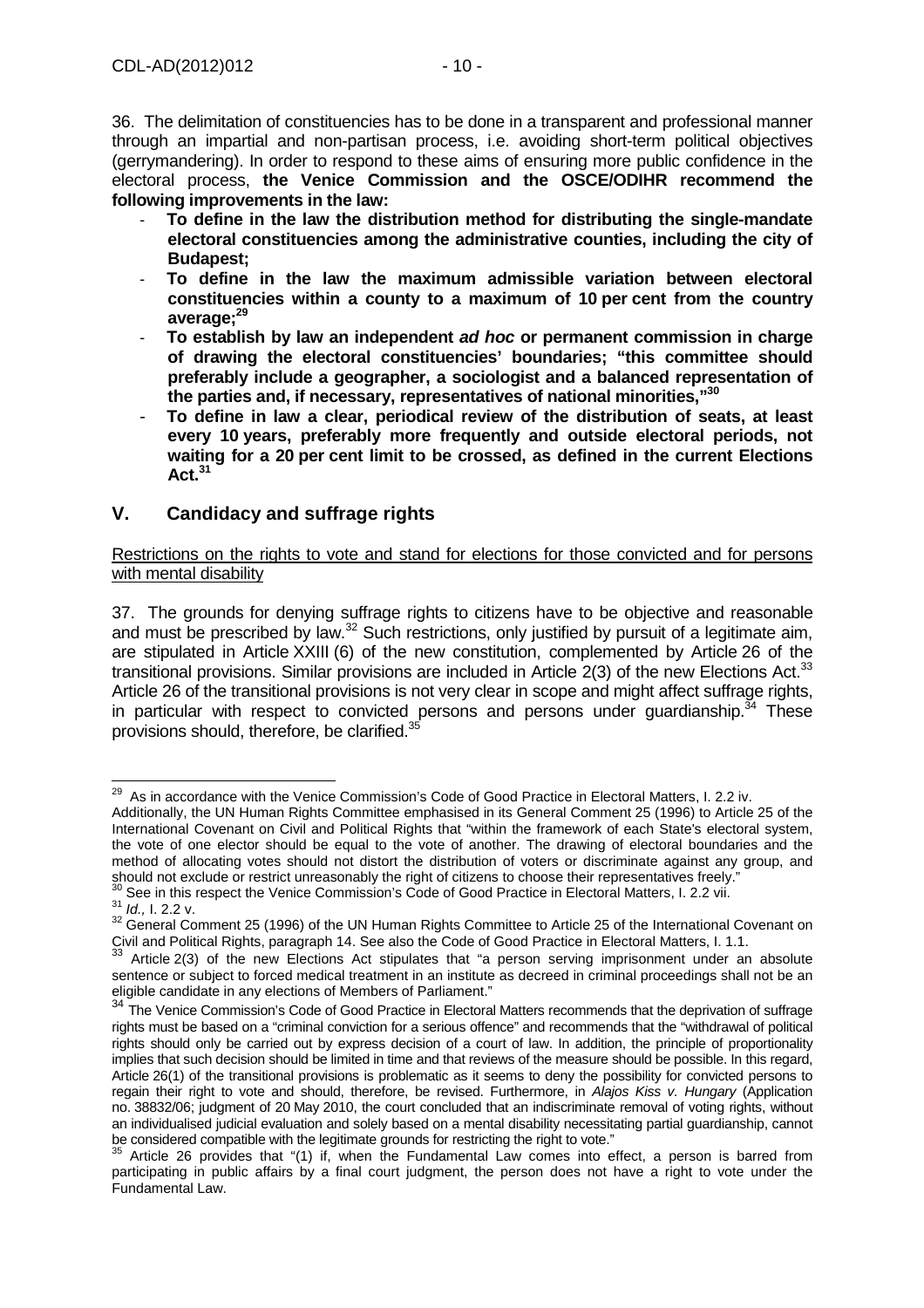# Nomination coupons for candidate registration

38. With the new Elections Act, a political party can register a national list if it has put forward candidates in at least 27 of the 106 single-mandate constituencies across at least 9 counties. The new Elections Act requires 1,000 endorsement coupons per candidate in a single-mandate constituency, instead of the 750 endorsement coupons required, as prescribed in the previous Elections Act.<sup>36</sup> The endorsement coupons are nomination coupons endorsed by voters with registered permanent residence in the respective single-mandate constituencies. They have a function similar to voters' signatures in support of a candidate. Combined with the reduction of the number of seats in parliament resulting in the increase of the size of constituencies, these changes are welcome in that they reduce the required number of signatures from 2.8% of registered voters in a constituency to 1.3%. $37$  As recommended by the Venice Commission's Code of Good Practice in Electoral Matters<sup>38</sup> and as underlined by the OSCE/ODIHR in its Election Assessment Mission Report on the 11 April 2010 parliamentary elections,  $39$  the number of signatures collected in support of a candidate should not exceed one per cent of registered voters in an electoral district. It is important that clear rules for the collection and verification of nomination coupons, including reasonable deadlines for the collection of such coupons, are incorporated in the anticipated revised Election Procedures Act.

39. During the last 2010 elections, all political parties expressed concern regarding various aspects of the candidate nomination system.<sup>1</sup> Particularly there were allegations on buying coupons from certain categories of voters, and collection of an excessive number of coupons in order to limit the chances of other candidates. Despite an apparently broad political will to change the candidate nomination system, there were several unsuccessful drafts put before parliament for revising the Act in this respect. **The OSCE/ODIHR and the Venice Commission therefore recommend that consideration be given to building measures into the law to guard against potential abuses and malpractices.<sup>1</sup>**

# Hungarian citizens abroad

40. According to Article 12(3) of the new Elections Act, "[v]oters without residence in Hungary may vote for one party list." This is in line with the Venice Commission's Code of Good Practice in Electoral Matters which states that "the right to vote […] may be accorded to citizens residing abroad."<sup>40</sup>

41. In contrast to the old constitution,<sup>41</sup> the new constitution (Article XXIII) does not require a permanent address in Hungary as a precondition for Hungarian citizens to vote. In its Article 12(3), the new Elections Act grants the right to vote to Hungarian citizens residing

 $\overline{a}$ (2) If a person whose capacity is limited or restricted by being subject to guardianship on the basis of a final court judgment, the person does not have the right to vote until the guardianship is terminated by a court or until a court decision returns to the person to the right to vote."

<sup>&</sup>lt;sup>36</sup> The endorsement coupons are nomination coupons endorsed by voters with registered permanent residence in the respective single-mandate constituencies

 $37$  OSCE/ODIHR Election Assessment Mission Report on the last parliamentary elections of 11 April 2010, part E. 2, page 12.

Code of Good Practice in Electoral Matters, I. 1.3 ii.

<sup>39</sup> OSCE/ODIHR Election Assessment Mission Report on the last parliamentary elections of 11 April 2010, part E. 2, pages 12-13. Source: http://www.osce.org/odihr/elections/71075.

<sup>40</sup> Code of Good Practice in Electoral Matters, I. 1.1 c. v.

<sup>41</sup> Article 70 of the 1949 constitution granted the right to vote to every adult citizen who had residence in Hungary and voted in Hungary. Legally resident foreigners had the right to vote in local elections insofar they voted in Hungary.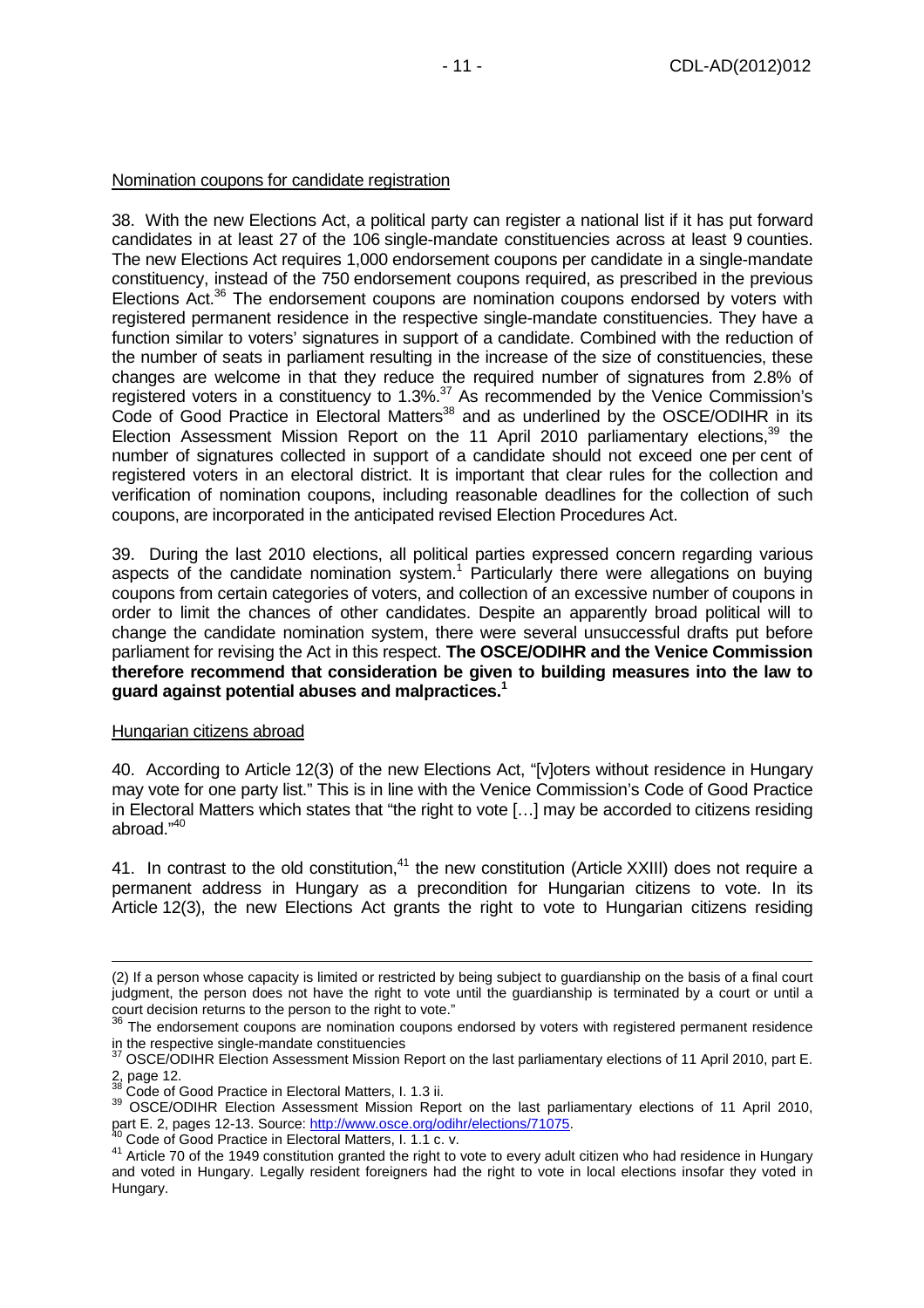abroad but only for the proportional part of the elections.<sup>42</sup> The Venice Commission and the OSCE/ODIHR welcome in principle the possibility for citizens to vote from abroad, increasing the universality of the suffrage. $43$ 

42. The new Elections Act should be read in conjunction with the new Citizenship Law.<sup>44</sup> which allows every person who was a Hungarian citizen or is a descendant of a person who was a Hungarian citizen before 1920, and who can demonstrate some proficiency in the Hungarian language to apply for Hungarian citizenship, even if the person does not live in Hungary.<sup>45</sup>

43. Consequently, the number of potential new Hungarian citizens, based on the criteria of the new Citizenship Law, is estimated at around 5 millions, in comparison to the 8 million voters living in Hungary.<sup>46</sup> Therefore, their votes may have a considerable impact upon Hungarian political life and may influence the composition of the Hungarian parliament should they all be allowed to vote. Under these circumstances, the decision of the legislature to limit the right to vote for Hungarians living abroad to the proportional part of the elections seems justified on the ground of technical conditions to their full enfranchisement. It could also be considered whether the right should be restricted to citizens having close ties with the country.

44. In order to ensure the voting rights of Hungarian citizens living abroad and guarantee an inclusive electoral process, consideration should be given to establishing more detailed and secure procedures for out-of-country voting and the registration of voters residing abroad. **The Venice Commission and the OSCE/ODIHR recommend that more detailed legal provisions regulate the vote abroad in the Electoral Procedures Act, notably the registration process.** 

#### Voting rights of national minorities<sup>47</sup>

45. For the first time, special provisions aimed at favouring the participation of national minorities in parliament are stipulated in the electoral legislation. The list of recognised national minorities is listed in an annex to the Act on the Rights of Nationalities.<sup>48</sup> Article 9 of the new Election Act details the conditions for drawing up nationality lists by nationality selfgovernments. The provisions in the new Elections Act should also be read in conjunction with Article 64 of the Act on the Rights of Nationalities.<sup>49</sup>

Source: http://www.venice.coe.int/docs/2011/CDL-AD(2011)022-e.pdf.

  $42$  Article 12(3) of the new Elections Act stipulates that the "voters without residence in Hungary may vote for one party list." On the contrary, Article 12(1) stipulates that "[v]oters with residence in Hungary may vote for a) one candidate in any individual constituency and b) one party list." Additionally, it seems interesting to underline that the Preamble of the new constitution affirms that "Hungarian citizens living beyond the borders of Hungary shall be part of the political community."

See in this respect the Report on out-of-country Voting, adopted by the Council for Democratic Elections at its  $37<sup>th</sup>$  meeting (Venice, 16 June 2011) and by the Venice Commission at its  $87<sup>th</sup>$  plenary session (Venice, 17-18 June 2011; CDL-AD(2011)022).

The new Citizenship Law was adopted in May 2010 and in force since January 2011.

<sup>45</sup> Venice Commission, Report on the preferential treatment of national minorities by their kin-state, adopted by the Venice Commission at its 48<sup>th</sup> Plenary Session (Venice, 19-20 October 2001; CDL-INF(2001)19).

<sup>46</sup> As underlined in the Opinion on Hungary's New Constitutional Order of the Institute for Political and International Studies of the Faculty of Social Sciences of Budapest (page 42), "all descendants of post-1929 émigrés remained to be citizens of Hungary, in addition, the legislation adopted by the current government extends the citizenship by request to Hungarians living in the neighbouring countries."

 $47$  For more information on participation of national minorities in public life (in particular the system of nationalities' self-governments), see the Venice Commission opinion on the Act CLXXIX of 2011 on the Rights of Nationalities of Hungary, adopted by the Venice Commission at its XXX Plenary Session (CDL-AD(2012)XXX).

 $^{\prime}$  In total, 13 national and ethnic minority groups are listed in the Act on the Rights of Nationalities.

<sup>49</sup> Act on the Rights of Nationalities of Hungary (CDL-REF(2012)014), Article 64 :

<sup>&</sup>quot;§ (1) Electors may cast their votes in the locality in whose nationality register they are recorded.

<sup>§ (2)</sup> If an election has been called for the election of the members of a local nationality self-government, electors may vote for maximum three local candidates in the case referred to in Section  $51(1)a$ ) and for maximum four local candidates in the case referred to in Section 51(1)b); if an election has been called for the election of the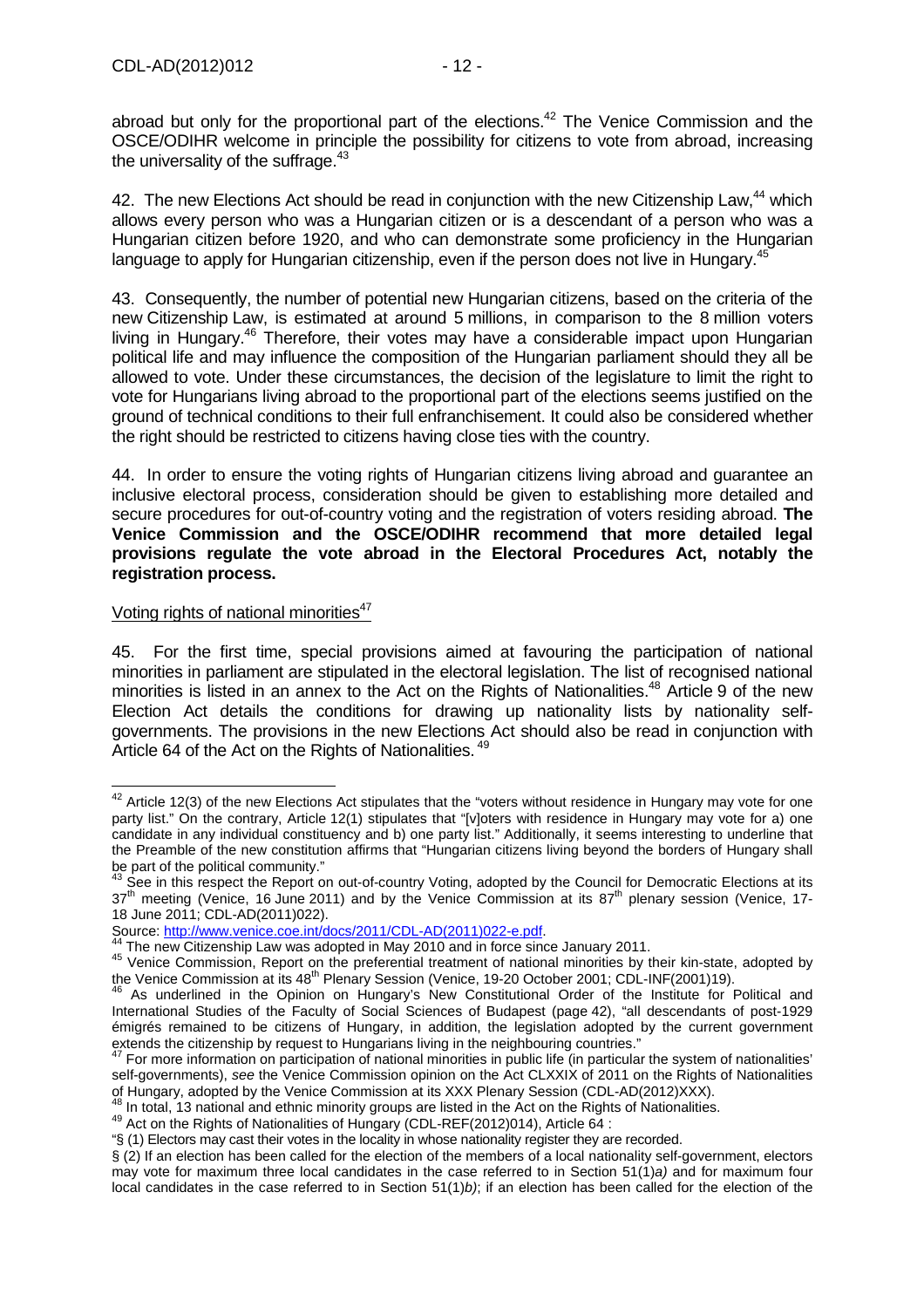46. According to Article 9(2) of the new Elections Act, nationality lists may be drawn up by nationality self-government, supported by at least one per cent of the voters registered with a maximum of 1,500 signatures from the nationality. The five per cent threshold is waived for such nationality lists but they are entitled to one seat only if they secure at least one fourth of the electoral Hare's quota.<sup>50</sup> The national minorities that fails to win a mandate will still be entitled to a non-voting parliamentary spokesperson, who is the unsuccessful candidate ranked first on the nationality list. $51$ 

47. This positive development in the new Elections Act follows up decisions of the Constitutional Court of Hungary which ruled that the general representation of national and ethnic minorities was not properly guaranteed, based on Article 68 of the 1949 constitution, due to a lack of implementation of the law that the Court had called upon parliament to enact.<sup>52</sup> The **Venice Commission and the OSCE/ODIHR therefore welcome the introduction of such provisions aiming at favouring the participation of national minorities in parliament.**

48. Article 12(2) of the new Election Act stipulates that voters registered in the electoral roll as minority voters may vote for a candidate in a single-mandate constituency and the list of their nationality or, in the absence thereof, for a party list. This provision limits the choice of minority voters in the proportional race on election day, especially when there is only one list competing for the vote of the respective minority. The choice of ballot is done when registering in the nationality register. Taking into consideration the requirement of prior registration as a nationality voter, the **Venice Commission and the OSCE/ODIHR recommend that as voters have the right to choose between registering to vote for normal party lists or national minority lists, the law should allow such registration in a reasonably short timeframe before election day. This would ensure that all voters have sufficient information to make an informed choice. However, it would be preferable to give to the voters from national minorities the possibility of choice on election day between nationality lists and party lists.** 

### **VI. Concluding remarks**

49. Act CCIII revising the rules on elections of members of parliament of Hungary as from 2014 is a good basis for the conduct of genuine and democratic parliamentary elections. The Venice Commission and the OSCE/ODIHR underline positive developments such as specific provisions for favouring better participation of national minorities in parliament.

50. Nevertheless, the Venice Commission and the OSCE/ODIHR recommend some changes in the Act, essentially to ensure that nationality voters are not limited in their choice and to include clearer procedural guidelines and formulas for the delimitation of electoral constituencies, without defining the constituencies themselves in the Cardinal Act. The actual delimitations should be done by an independent commission.

51. The Venice Commission and the OSCE/ODIHR regret that new legal provisions on fundamental aspects of the electoral process, such as the choice of the electoral system and of the method of distribution of seats or the delimitation of electoral constituencies were not broadly discussed among all the relevant stakeholders and in particular the political parties before adoption. As is the case with other electoral systems, the electoral system chosen may lead to unintended random effects. The Venice Commission and the OSCE/ODIHR

 $\overline{a}$ 

members of a regional nationality self-government, electors may vote for one regional list, while if an election has been called for the election of the members of nationality self-governments with nation-wide competence, electors may vote for one national list."

 $50$  This quota is obtained by dividing the total number of votes cast by the number of seats to be filled.

<sup>&</sup>lt;sup>51</sup> Article 18 of the new Elections Act.

 $52$  Decisions 35 (dated 2 June 1992) and 24 (dated 2 May 1994). Source: http://www.mkab.hu/.